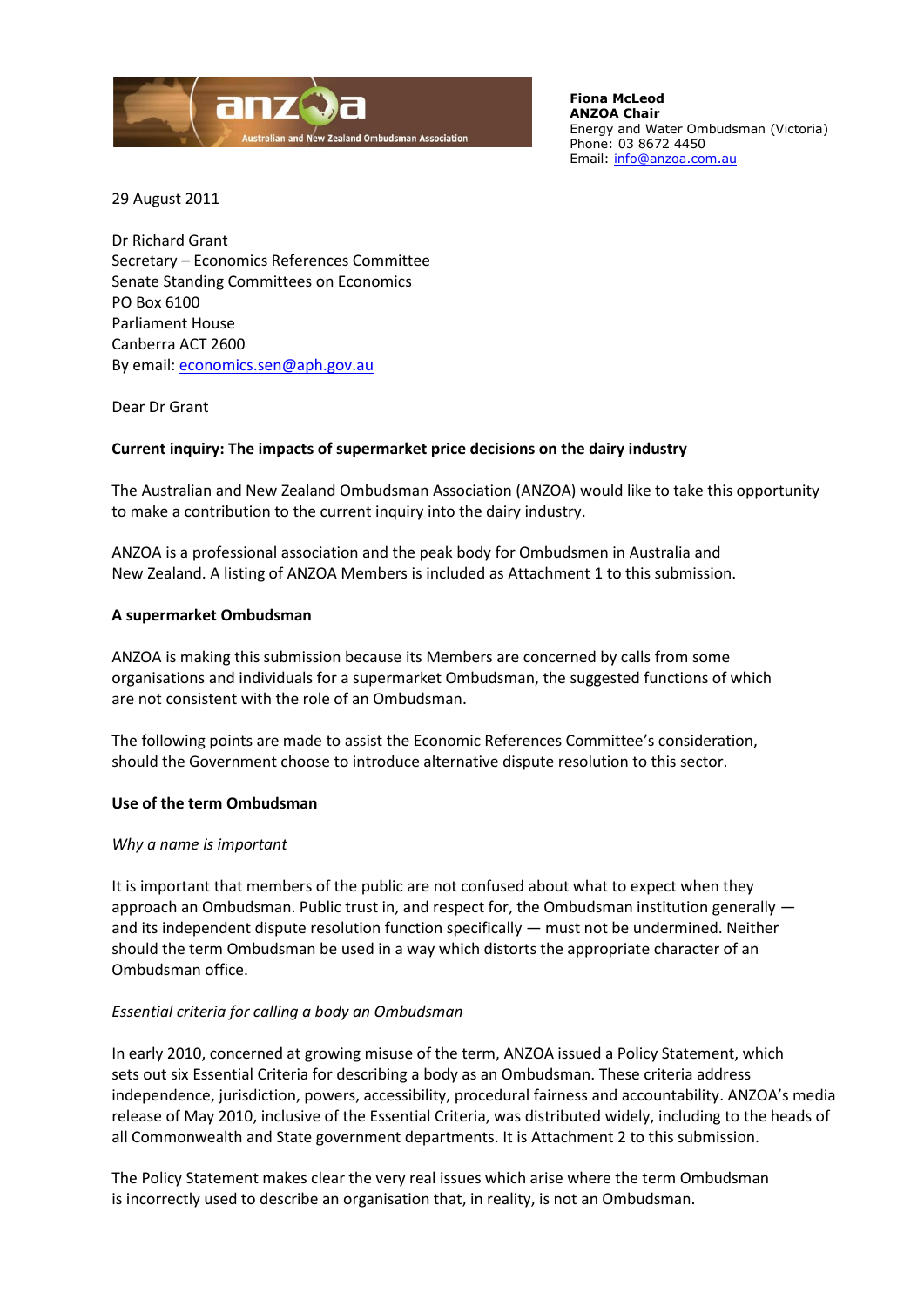#### *Independence*

For example, an Ombudsman office must be established as a standalone body by way of its own Act or Constitution. Its primary responsibility must be to resolve consumer/citizen disputes, independently, fairly and reasonably and without direction.

The office must be truly independent from the bodies or individuals about whom complaints are made. The Ombudsman must not be  $-$  nor be able to be perceived as  $-$  an advocate for a special interest group, agency or company.

#### *Dispute resolution, not regulation*

Important also is the distinction between an Ombudsman and a Regulator. While an Ombudsman may exercise recommendatory or determinative powers leading to regulatory change — and Ombudsman reports may be drawn upon by other bodies undertaking regulatory, disciplinary and prosecutorial functions — an Ombudsman is not a Regulator.

While Ombudsmen usually have strong links to any relevant Regulator, the roles of the Ombudsman and the Regulator are distinctly separate.

#### **Benchmarks for Industry-Based Customer Dispute Resolution Schemes**

The *Benchmarks for Industry-Based Customer Dispute Resolution Schemes* (the *National Benchmarks*) were issued by the Minister for Customs and Consumer Affairs, within the Commonwealth Department of Industry, Science and Tourism in August 1997.

These *National Benchmarks* address the principles of accessibility, independence, fairness, accountability, efficiency and effectiveness, all of which should be observed by any office set up to provide independent and external alternative dispute resolution services for consumer complaints.

We commend the *National Benchmarks* to the Economics References Committee as it considers calls for a body to deal with complaints in the dairy industry. They may be found online at <http://www.anzoa.com.au/National%20Benchmarks.pdf>

#### **Conclusion**

The ANZOA Executive Committee would be pleased to discuss ANZOA's position on use of the term Ombudsman with representatives of the Economics References Committee, and may be contacted through the ANZOA Secretariat a[t info@anzoa.com.au.](mailto:info@anzoa.com.au)

Yours sincerely

tiena Mc Lesd

**Fiona McLeod Chair For the Members of the Australian and New Zealand Ombudsman Association** 

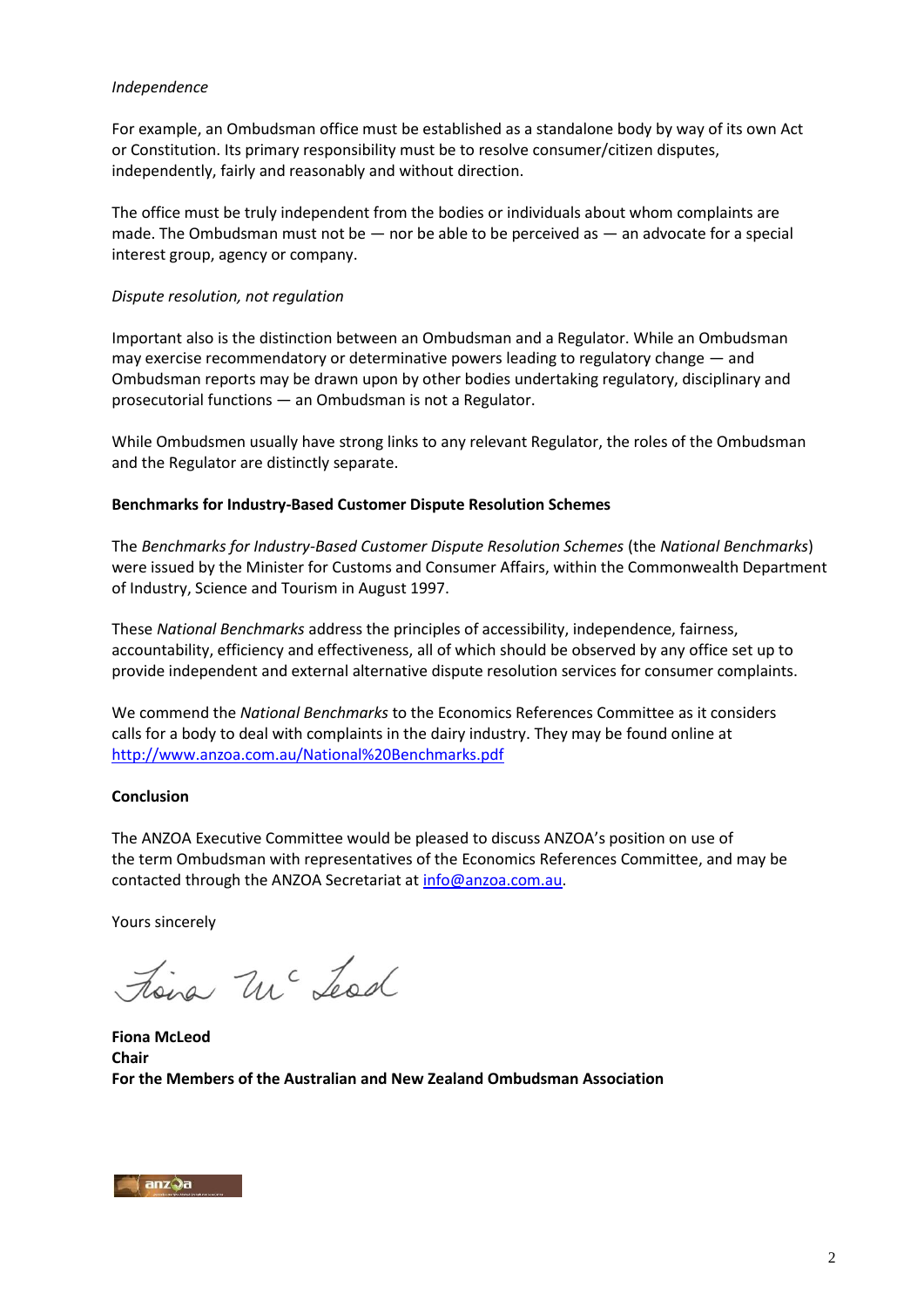

#### **Members of the Australian and New Zealand Ombudsman Association**

**Allan Asher**, Commonwealth Ombudsman, Australia **Simon Allston**, Ombudsman Tasmania **Deborah Battell**, Banking Ombudsman New Zealand **Richard Bingham**, Ombudsman South Australia **George Brouwer**, Ombudsman Victoria **Simon Cohen**, Telecommunications Industry Ombudsman, Australia **Chris Field**, Ombudsman Western Australia / Energy Ombudsman Western Australia **Philip Field**, Ombudsman Banking and Finance, Financial Ombudsman Service, Australia **Judi Jones**, Electricity and Gas Complaints Commissioner New Zealand **Wayne Lines**, WorkCover Ombudsman South Australia **Alison Maynard**, Ombudsman – Investments, Life Insurance & Superannuation, Financial Ombudsman Service **Fiona McLeod**, Energy and Water Ombudsman (Victoria) **Colin Neave**, Chief Ombudsman, Financial Ombudsman Service, Australia **John Price**, Ombudsman General Insurance, Financial Ombudsman Service, Australia **Clare Petre**, Energy & Water Ombudsman NSW **Carolyn Richards**, Ombudsman for the Northern Territory **Karen Stevens**, Insurance & Savings Ombudsman New Zealand **Bev Wakem**, Chief Ombudsman New Zealand **Beth Wilson**, Health Services Commissioner, Victoria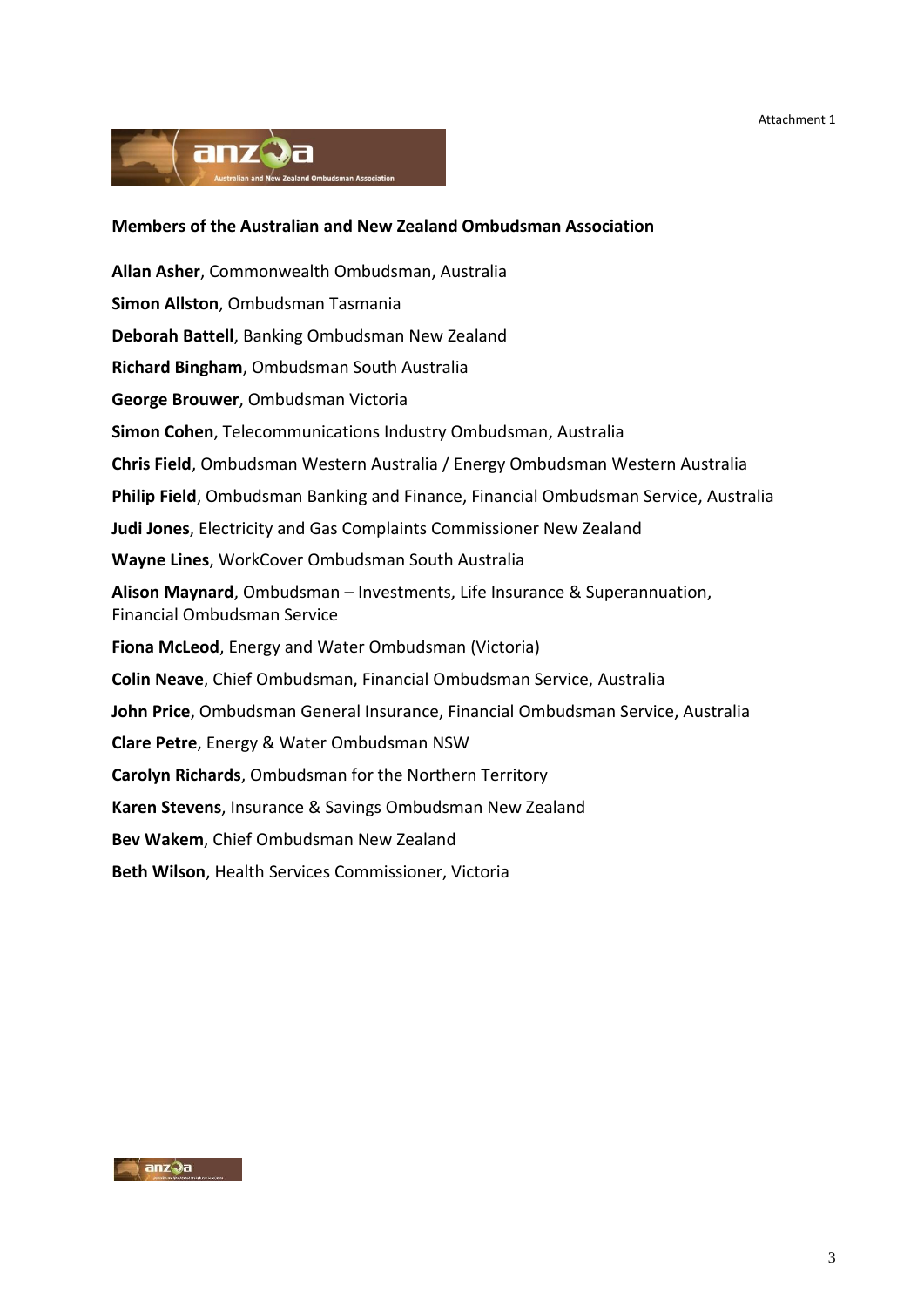



## 18 May 2010

# **Peak body seeks a halt to misuse of the term Ombudsman**

The Australian and New Zealand Ombudsman Association (ANZOA)—the peak body for Ombudsmen in Australia and New Zealand—is calling for stronger controls on the use of the term Ombudsman.

ANZOA is supporting its call with a policy statement, setting out six essential criteria —addressing independence, jurisdiction, powers, accessibility, procedural fairness and accountability—which it says the public are entitled to expect of any office described as an Ombudsman.

In releasing ANZOA's 'Essential Criteria' policy statement, ANZOA Chair, Fiona McLeod, said, "Where problems arise in an industry or an area of government services, the call for an 'ombudsman' commonly follows. In itself, this is not a problem—indeed it is a testament to the high level of public respect for the independence, integrity and impartiality of Ombudsman offices.

"ANZOA's concern lies with the increasing inappropriate use of the term 'ombudsman' to describe bodies that do not conform to—or show an understanding of—the accepted Ombudsman model and its 200 year history.

"The term Ombudsman is understood by the public as signifying an independent office, which primarily has a complaint handling and investigation function.

"Using the term 'ombudsman' to describe an office with regulatory, disciplinary and/or prosecutorial functions confuses the role of Ombudsman with that of a regulatory body. This criticism applies to the Fair Work 'ombudsman', the recently proposed Supermarket 'ombudsman', and the proposed National Legal Services 'ombudsman', announced last week, which applies the term Ombudsman to a broad range of functions that have, until now, been performed by State legal services commissioners.

"The concept of Ombudsman is being stretched and the confidence of the Australian public in the role and independence of the Ombudsman institution is at risk of being undermined and diminished.

"An 'ombudsman' office under the direction or control of an industry or a government minister is not independent. An office set up within a company or government agency as an 'internal ombudsman' is not independent.

"In New Zealand, the term Ombudsman is protected by legislation. This is not the case in Australia.

"No Australian organisation should misuse the term. We urge anyone considering an 'ombudsman' proposal—Commonwealth, State or Local Government, Regulator, Industry, University or other Non Government body—to consult with ANZOA early in the process, to ensure the proposed office meets the necessary criteria for use of the term."

The ANZOA Policy Statement setting out Essential Criteria the public should rightly expect of any office calling itself an Ombudsman accompanies this release.

**Media enquiries: Fiona McLeod, ANZOA Chair (0412 920 078)** Email[: info@anzoa.com.au](mailto:info@anzoa.com.au)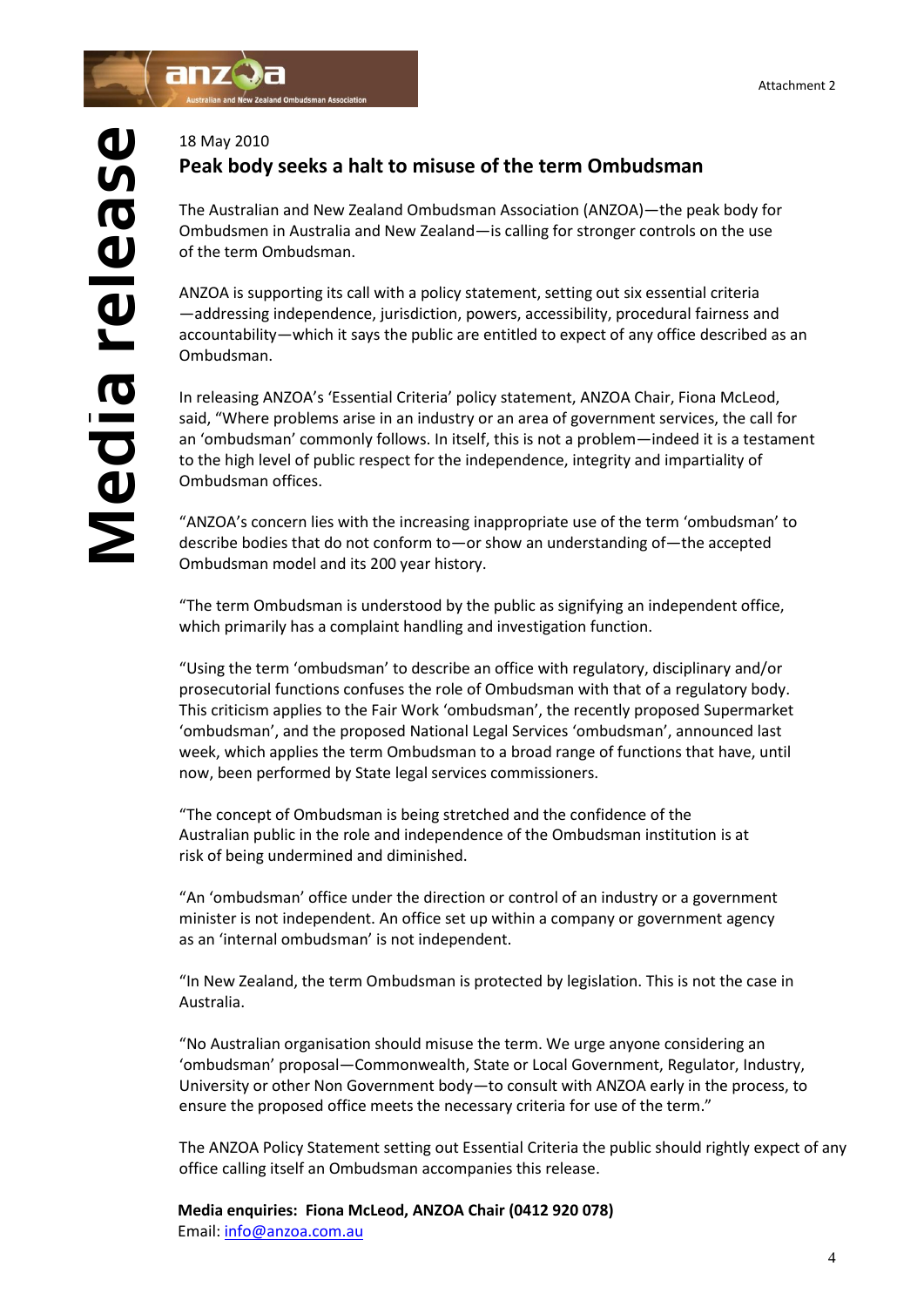

# **Essential criteria for describing a body as an Ombudsman**

## **Policy statement endorsed by the Members of the Australian and New Zealand Ombudsman Association (ANZOA)**

The institution of Ombudsman has proven itself adaptable to a variety of roles and settings.

In Australia and New Zealand today, there are several types of Ombudsman offices:

- Parliamentary Ombudsmen who take complaints from citizens and  $\bullet$ constituents about government agencies
- Other statutory Ombudsmen/Commissioners who investigate complaints about particular agencies or professional services—such as health
- Industry-based Ombudsmen who take complaints from customers of companies providing particular services—such as telecommunications, banking, insurance, investments, energy, water and public transport.

The development and popularity of the Ombudsman institution has come about for one reason—the office is renowned for independent, accessible and impartial review and investigation. In increasing numbers, the public turns to Ombudsman offices for assistance and support.

It is important, therefore, that members of the public are not confused about what to expect when they approach an Ombudsman's office—public trust must not be undermined.

Many of those who approach an Ombudsman feel vulnerable, wish to do so in confidence or make serious allegations or whistleblower complaints.

Public respect for the independence, integrity and impartiality of Ombudsman offices is at risk if bodies that do not conform to the accepted model are inappropriately described as an Ombudsman office.

It is a contradiction in terms, for example, to describe a body as an 'internal ombudsman' or to apply the description to a body that is subject to the direction of a government minister or industry body.

The Australian and New Zealand Ombudsman Association (ANZOA) is concerned to ensure appropriate use of the term Ombudsman. Our view is that a body should not be described as an Ombudsman unless it complies with six essential criteria addressing independence, jurisdiction, powers, accessibility, procedural fairness and accountability.

## **Independence**

- The office of Ombudsman must be established—either by legislation or as an incorporated or accredited body—so that it is independent of the organisations being investigated.
- The person appointed as Ombudsman must be appointed for a fixed term—removable only for misconduct or incapacity according to a clearly defined process.
- The Ombudsman must not be subject to direction.
- The Ombudsman must be able to select his or her own staff.
- The Ombudsman must not be—or be able to be perceived as—an advocate for a special interest group, agency or company.
- The Ombudsman must have an unconditional right to make public reports and statements on the findings of investigations undertaken by the office and on issues giving rise to complaints.
- The Ombudsman's office must operate on a not-for-profit basis.